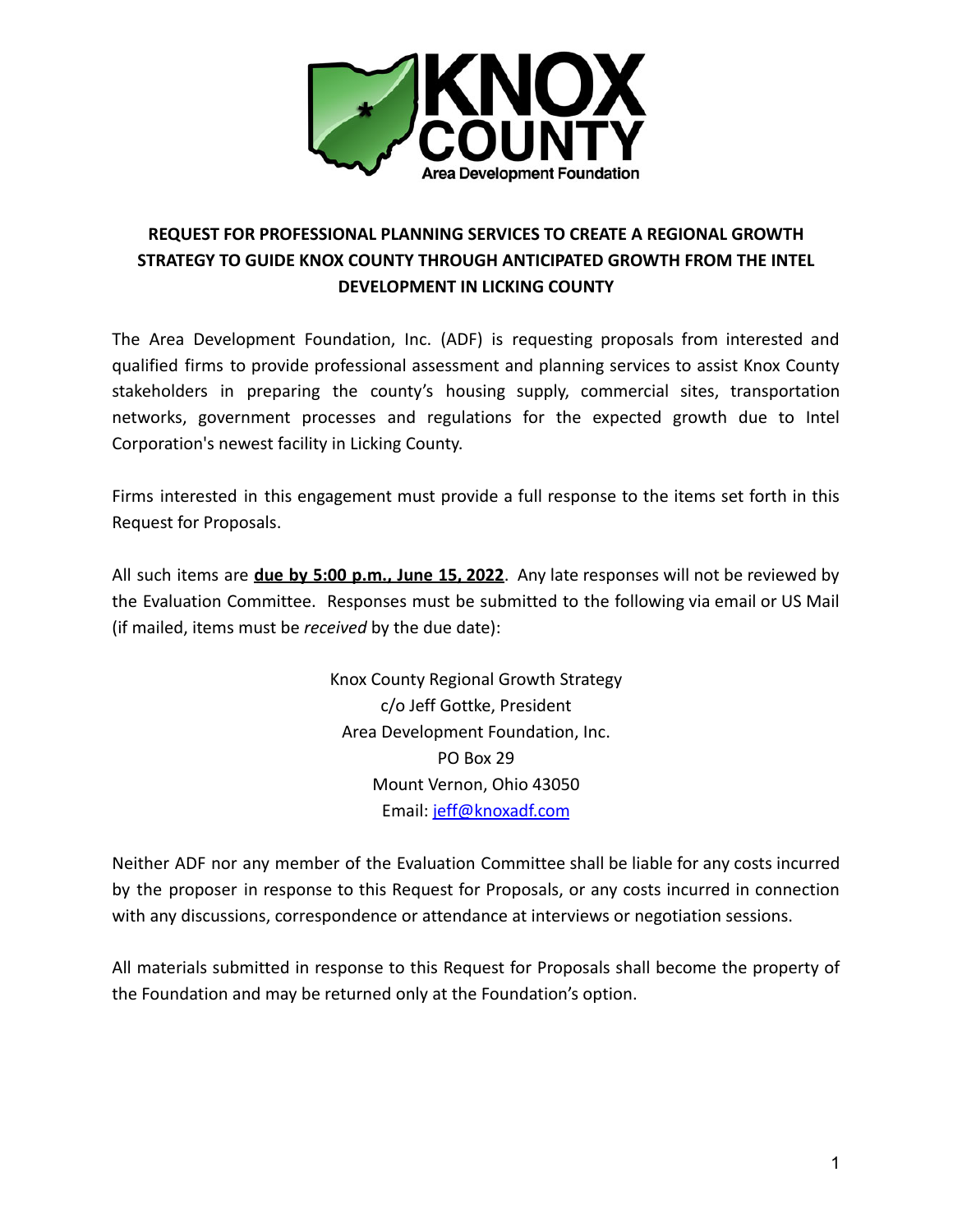#### RATIONALE

Knox County is located in the geographic center of Ohio, approximately 50 miles northeast of Columbus and 100 miles southwest of Cleveland. The county population is about 62,000 with the largest municipality being the county seat, Mount Vernon, at about 17,000 people. The surrounding four villages trail Mount Vernon in size, capacity, and economic activity.

Knox County, as a whole, is set-apart in the Columbus Region by its intact rural community and character. This means much of Knox County is green space: cultivated fields, rolling landscape, low noise and air pollution, and the ability to see stars at night. The economy and land use largely are agricultural in nature. However, one-third of economic output comes from heavy industry, located mostly in Mount Vernon. In its Knox County Comprehensive Plan 2018 Update, county leaders described their desire to ensure responsible growth, prioritize education, enhance quality of life and preserve the county's rural character.

The recently announced Intel development lies just 10 miles from the southern Knox County border. If the growth projections are to be believed, *Knox County will see a significant amount of growth related mostly to housing, manufacturing, and general increased economic activity.* Knox County must prepare itself to attract growth while not losing its rural character. It must also prepare itself to attract new businesses while supporting existing ones.

#### AGENCY OVERVIEW

The planning effort is being coordinated by Area Development Foundation, Inc., Knox County's central clearinghouse for economic development activities. This non-profit organization serves all of Knox County in growing and attracting business to Knox County using a wide variety of economic development tools. It has also recently spearheaded several planning efforts like the Knox County Village Strategic Plans, the Knox County Housing Survey, and the Mount Vernon Downtown Plan. Because ADF stands astride county governments, businesses, planning, and development, it is uniquely positioned to coordinate this effort. To assist these efforts ADF has convened a steering committee representing the government, housing, transportation, manufacturing, workforce and education sectors in the southern portion of the county.

#### DELIVERABLES

ADF desires to contract with a qualified and professional planner to put in place guidelines and strategies to properly manage expected growth in the areas of housing and land use (residential, commercial and industrial), transportation corridors, utility service assessment and planning, and government permitting and regulatory processes. The goal of this Request for Planning Professional Services is to select a qualified professional planner to develop a priority-ordered plan to guide the community's actions. The resulting plan should be designed to be *actually used* by community stakeholders, elected officials and government staff, philanthropic organizations and private developers in *understanding existing conditions,*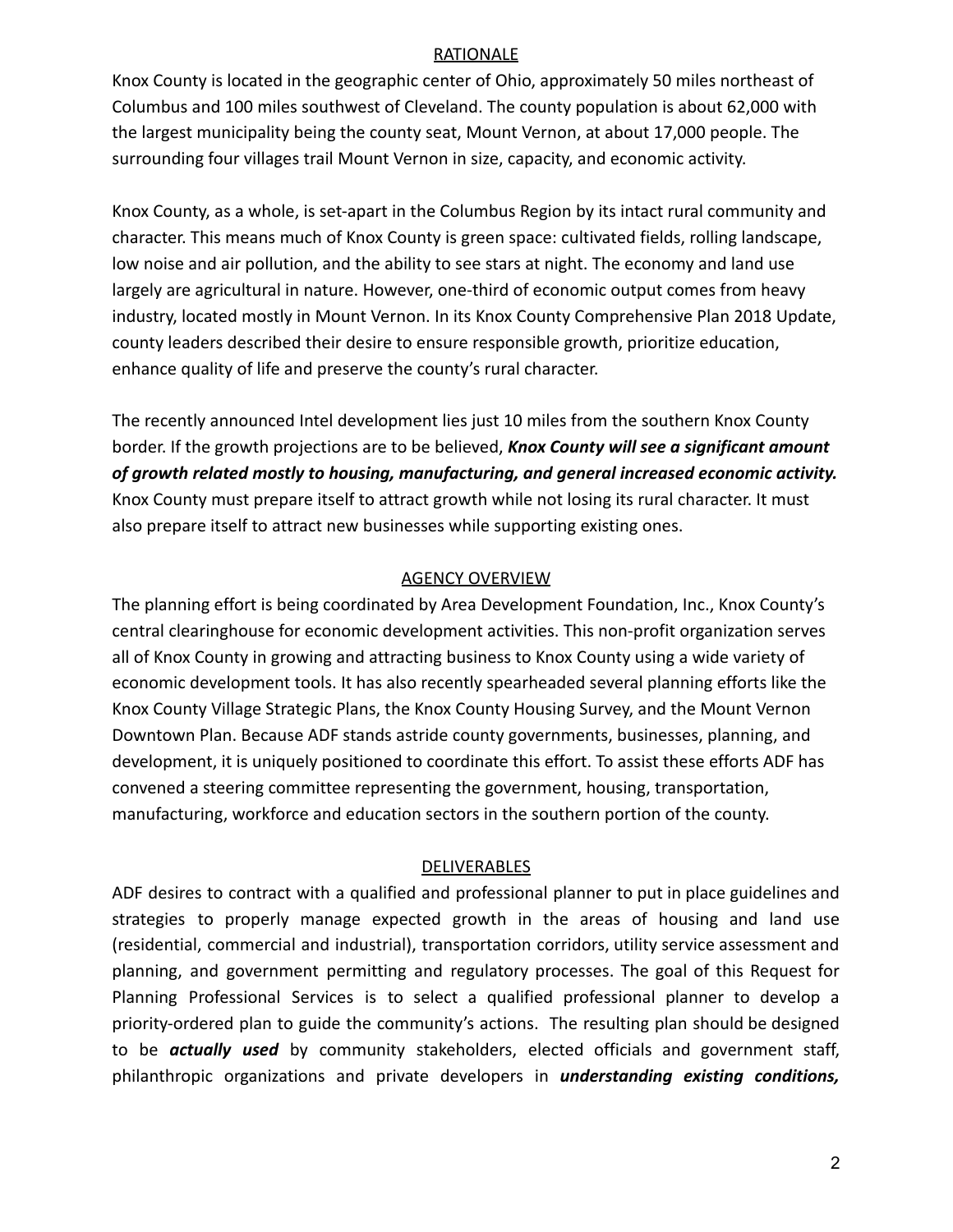*describing specific actionable tasks, and setting strategies for growth and development for the next five years within the target area*.

#### SCOPE OF WORK

While the steering committee will be focusing on five major areas (housing supply and affordability, transportation networks, education and workforce development, manufacturing readiness and government processes), it is asking the planner to focus on the areas identified below. It is imperative that this plan fit seamlessly into existing plans throughout Knox County and with the steering committee's other Intel response activities.

#### **Opportunity Analysis**

Through meetings with the Area Development Foundation, Inc., local stakeholders, and community partners, the Planner will seek to understand the desires, goals and needs of the major stakeholders in the target area. Further, the Planner will use his or her professional training, certifications, specific knowledge and career experiences to identify specific and relevant development themes, preferred or "must-have" development outcomes, development opportunities, and other related insights that may suggest optimal development and planning outcomes for the target area.

## **Housing Supply and Affordability Strategy**

- Utility capacity assessment in the target area
- Assessment of the most likely developable residential sites in the target area
- Assessment of local utility and service capacity around potential residential sites
- Recommendations for attracting more high-quality affordable housing
- Recommendations for expanding utilities (water, sewer, broadband, electric, etc.) across the target area to potential sites

## **Transportation Readiness Strategy**

- Assessment of condition of major transportation routes in the target area, with a priority for likely transportation routes to the Intel site
- Identification of new transportation routes to the Intel site
- Create a prioritized list of transportation projects related to potential Intel traffic
- Identification of different funding sources for transportation improvements

## **Industrial Site Supply**

- Assessment of quantity and location of current industrial sites
- Assessment of the most likely developable industrial sites in the target area
- Assessment of utility location and capacity for potential industrial sites
- Recommendations for new industrial sites in the target area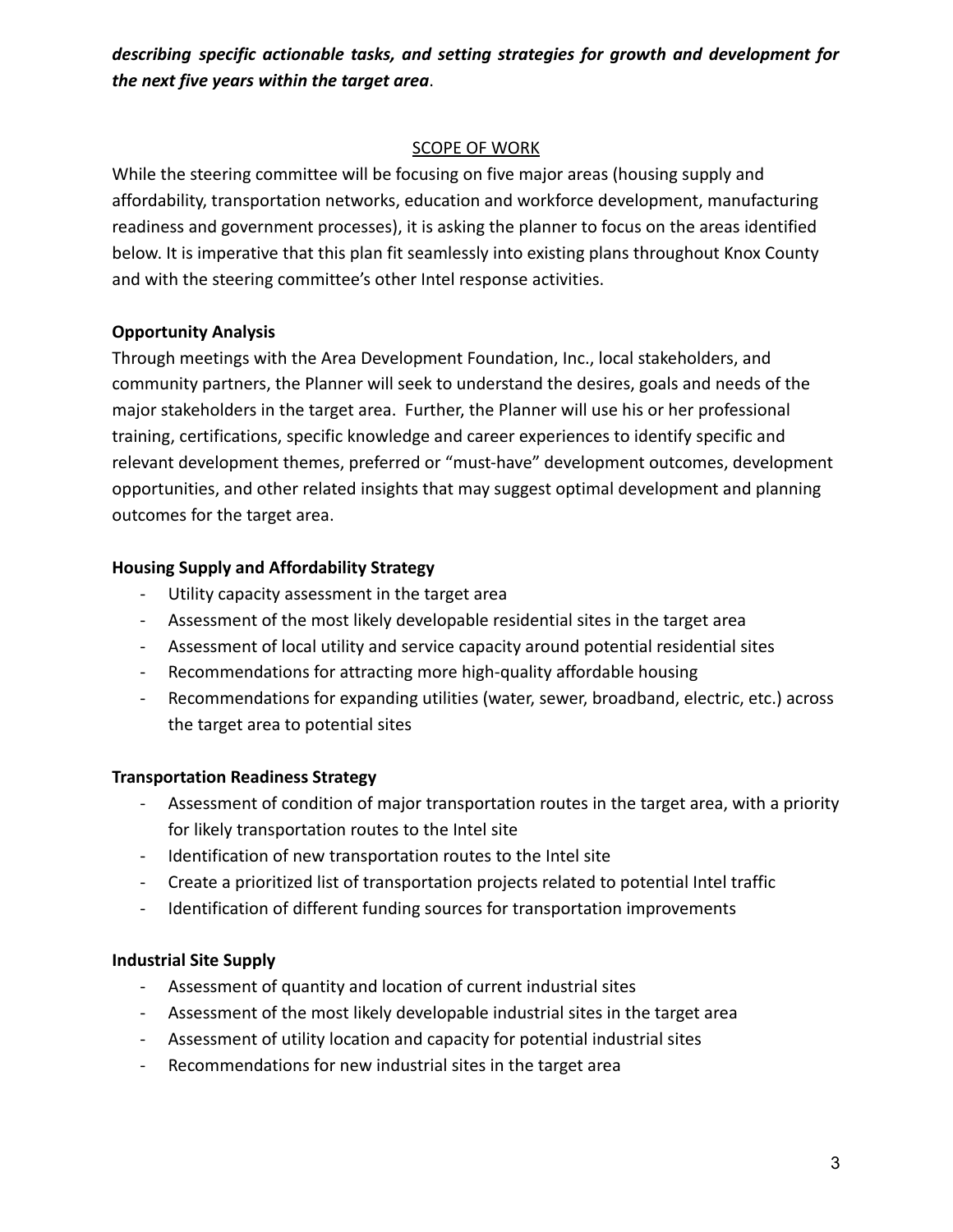- Recommendations for expanding utilities (water, sewer, broadband, electric, etc.) across the target area to potential sites
- Identify funding sources and strategies for expanding utilities to potential sites

## **Government Processes and Regulations Efficiency Strategy**

- Assessment of local government zoning, permitting and annexation processes
- Recommendations (if needed) to make each more efficient and "business, citizen and development friendly"

#### EVALUATION METRICS

To best evaluate all submissions objectively, all proposals must contain the following information:

## 1. Project Approach

The proposal must explain the Planner's approach to conducting this multi-faceted project, including a description of community and stakeholder engagement strategies, planned databases and research tools used, and a detailed outline of project phases with time frames included.

## 2. Qualifications of Key Personnel

The proposal must demonstrate that services shall be performed by qualified and trained personnel. Specific background information on key individuals who are anticipated to be assigned to the project should be included, most notably the project manager. This section shall also provide an overview of each key person working on the project and show their relationship to the Firm and their affiliations. It should include similar projects that each of the key personnel have worked on.

## 3. References

The Firm shall provide a minimum of three (3) references, within Ohio, for which comparable services have been provided as outlined within this RFP. Include the referenced company name, address, owner representative, title, phone number, month and year of service contracts initiation and description of services rendered.

## 4. Cost Proposal

This section shall provide a full description and breakdown of the expected cost for the project. The proposal shall present a breakdown of hours and costs by task. Total cost shall be indicated, as well as an estimated cost-per-task based on the tasks identified in the proposed scope of services. If the price proposal is not received when due or if the proposal does not include requested information, that proposal may be dropped from further consideration.